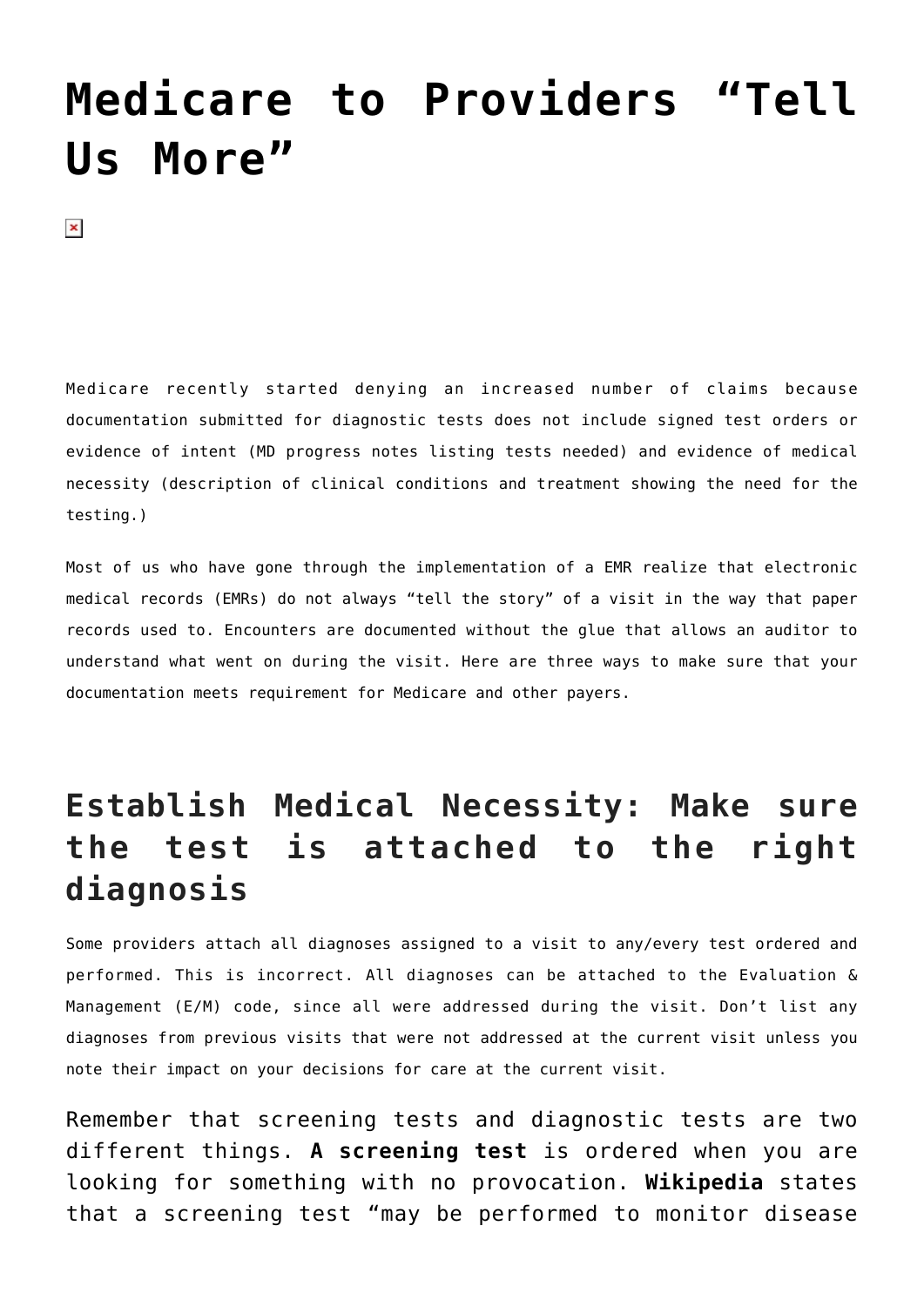prevalence, manage epidemiology, aid in prevention, or strictly for statistical purposes."

**A diagnostic test** is ordered when there is a sign or symptom that prompts the provider to look for the cause. **[Wikipedia](http://www.wikipedia.org)** defines a diagnostic test as "a procedure performed to confirm, or determine the presence of disease in an individual suspected of having the disease, usually following the report of symptoms, or based on the results of other medical tests."

According to **[Medscape](http://emedicine.medscape.com/article/773832-overview)**, the 5 main reasons for any test are as follows:

- **Screening:** Screen for disease in asymptomatic patients. For example, a prostate-specific antigen (PSA) test in men older than 50 years.
- **Screening:** A test may be performed to confirm that a person is free from a disease or condition. For example, a pregnancy test to exclude the diagnosis of ectopic pregnancy.
- **Diagnostic:** Establish a diagnosis in symptomatic patients. For example, an ECG to diagnose ST-elevation myocardial infarction (STEMI) in patients with chest pain.
- **Diagnostic:** Provide prognostic information in patients with established disease. For example, a CD4 count in patients with HIV.
- **Diagnostic:** Monitor therapy by either benefits or side effects. For example, measuring the international normalized ratio (INR) in patients taking warfarin.